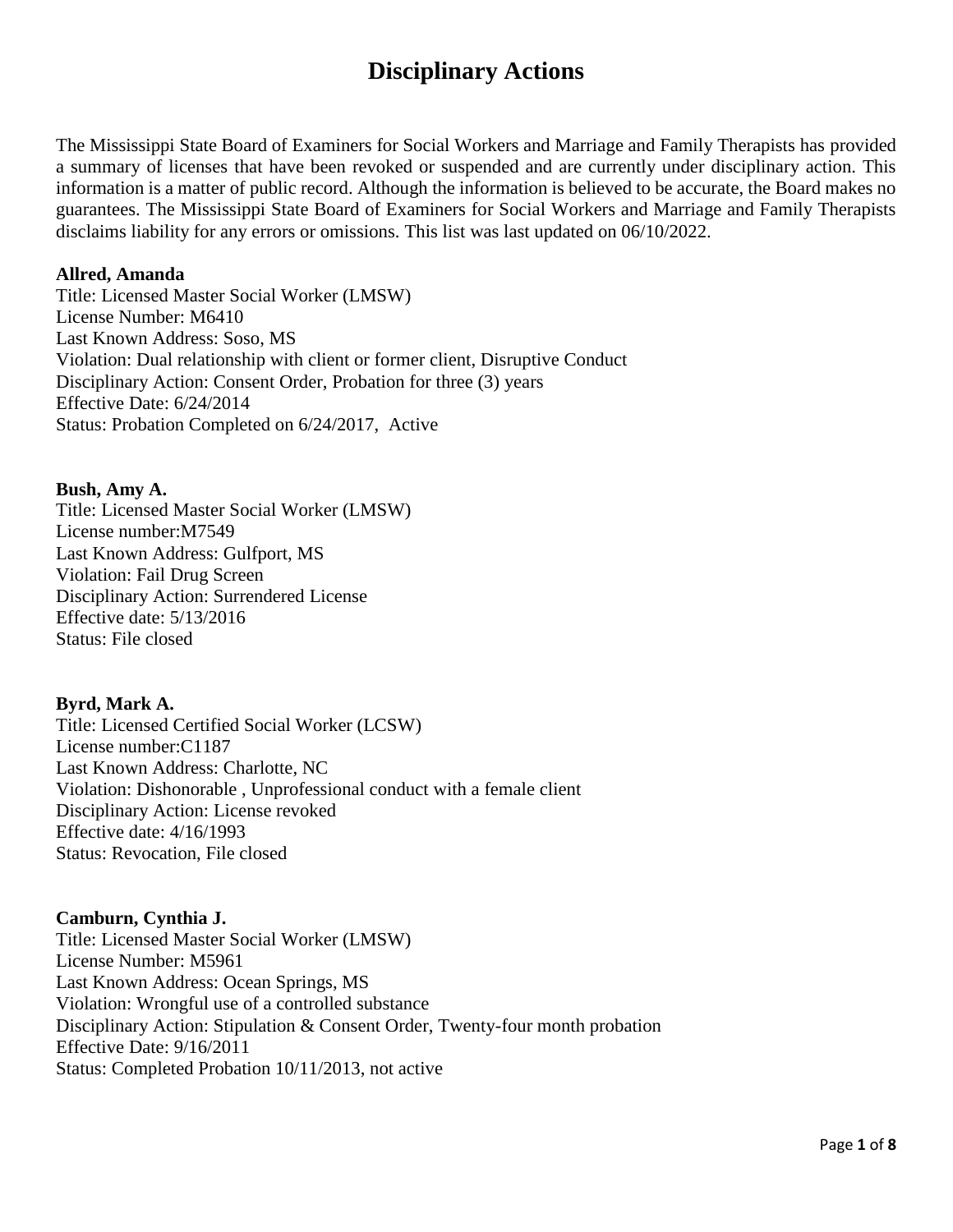# **Danley, Alicia**

Title: Licensed Certified Social Workers (LCSW) License Number: M6813 Last Known Address: Olive Branch, MS Violation: dishonorable, unethical or unprofessional conduct, failing to establish and maintain appropriate billing practices Disciplinary Action: Informal Resolution (offered, but not signed), Probation for twelve (12) months, six (6) additional hours professional ethics, and \$500.00 fine Effective Date: Flagged for reapplication Status: License expired

## **Edwards, Roshonna**

Title: Licensed Certified Social Workers (LCSW) License Number: C4313 Last Known Address: Lumberton, MS Violation: Felony crime involving misstatement, fraud or dishonesty Disciplinary Action: Stipulation and Consent Order, Suspended, Suspension shall be stayed and on Probation for twelve (12) months, and \$500.00 fine Effective Date: 04/14/2017 Status: Probation Completed 5/30/2018, Active

## **Ellis-Whiting, Marguearite**

Title: Licensed Social Worker (LSW) License Number: W4415 Last Known Address: Port Gibson, MS Violation: Fraud Disciplinary Action: License Revoked Effective date:12/11/1998 Status: Revocation, File closed

## **Falvey, Shirley**

Title: Licensed Certified Social Worker (LCSW) License Number: C6791 Last Known Address: Shreveport, LA Violation: Dishonorable, unethical or unprofessional conduct, dual relationship with a client Disciplinary Action: Stipulation and Consent Order, Probation period of thirty-six (36) months, \$1,000.00 fine Effective Date: 10/21/2020 Status: Probationary Active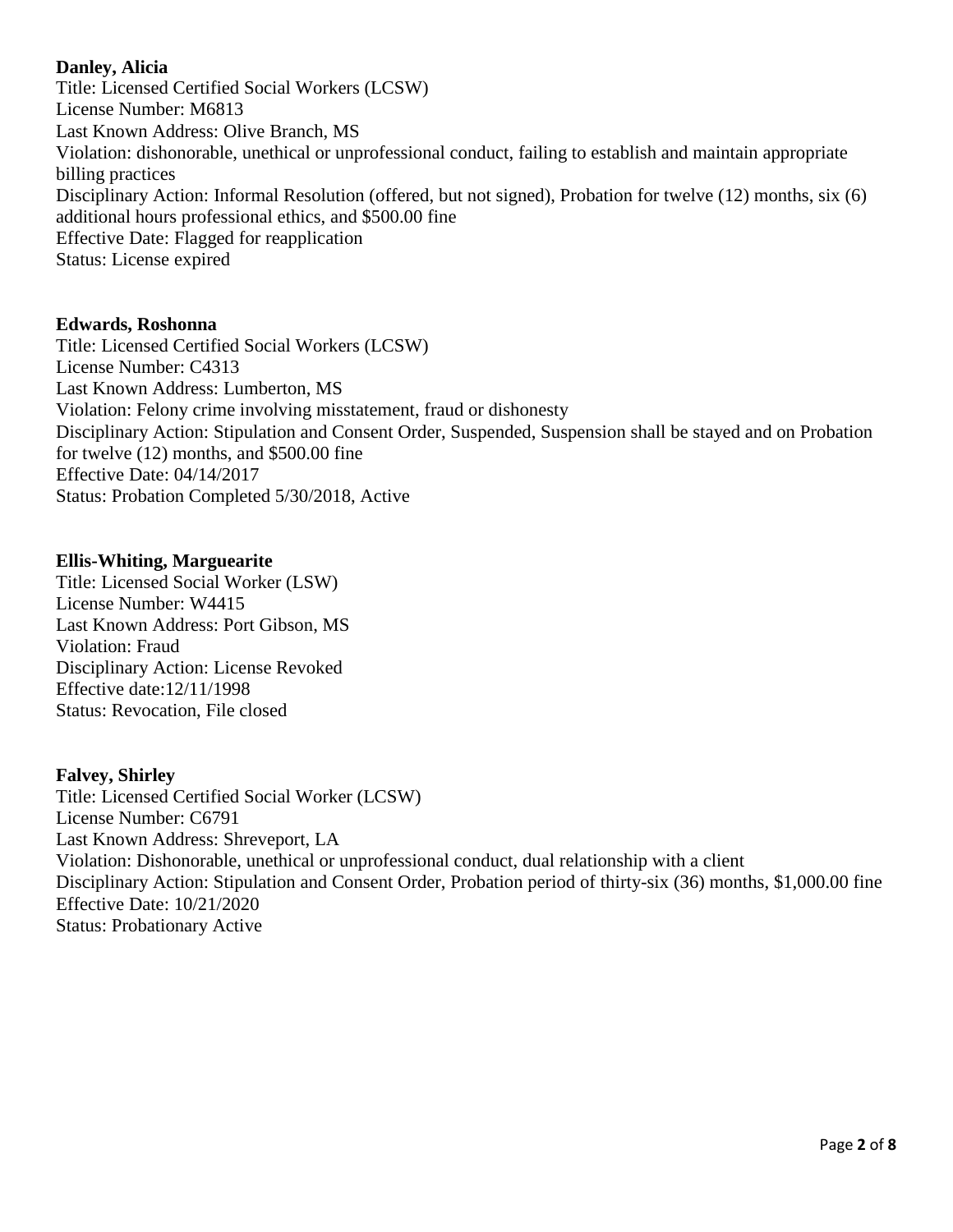# **Farrell, Starke**

Title: Licensed Certified Social Worker (LCSW) License number: C6287 Last Known Address: Ripley, MS Violation: Dual Relationship of a sexual nature with a former client Disciplinary Action: Consent Order, three (3) year probation, \$3,000.00 fine Effective Date: 5/11/2018 Status: Probationary, Active

## **Floyd, Angela**

Title: Licensed Certified Social Worker (LCSW) License Number: C6144 Last Known Address: Mooreville, MS Violation: Violated the Social Host Law Disciplinary Action: Probation for a period of twenty-four (24) months and a \$500.00 fine Effective Date: 02/06/2017 Status: Active, Regular license, Completed Probation on 02/6/2019

## **Gates, Carl Jr.**

Title: Licensed Social Worker (LSW) License Number:W4007 Last Known Address: Gulfport, MS Violation: Falsified Documents Disciplinary Action: License Revoked Effective date: 5/05/1995 Status: Revocation, File closed

# **Hardin, Phillip K.**

Title: Licensed Marriage and Family Therapist (LMFT) License Number: T0118 Last Known Address: Clinton, MS Violation: Inappropriate physical contact with client Disciplinary Action: Consent Order, One year probation Effective Date: 7/05/2006 – 8/06/2007 Status: Active, Regular license

# **Huff, Chris – 1 st**

Title: Licensed Certified Social Worker (LCSW) License Number: C5077 Last Known Address: Jackson, MS Violation: Inappropriate physical contact with client Disciplinary Action: Stipulation and Consent Order, Probation period of thirty-six (36) months, \$3000.00 fine Effective Date: 04/05/2017 Status: Probationary Active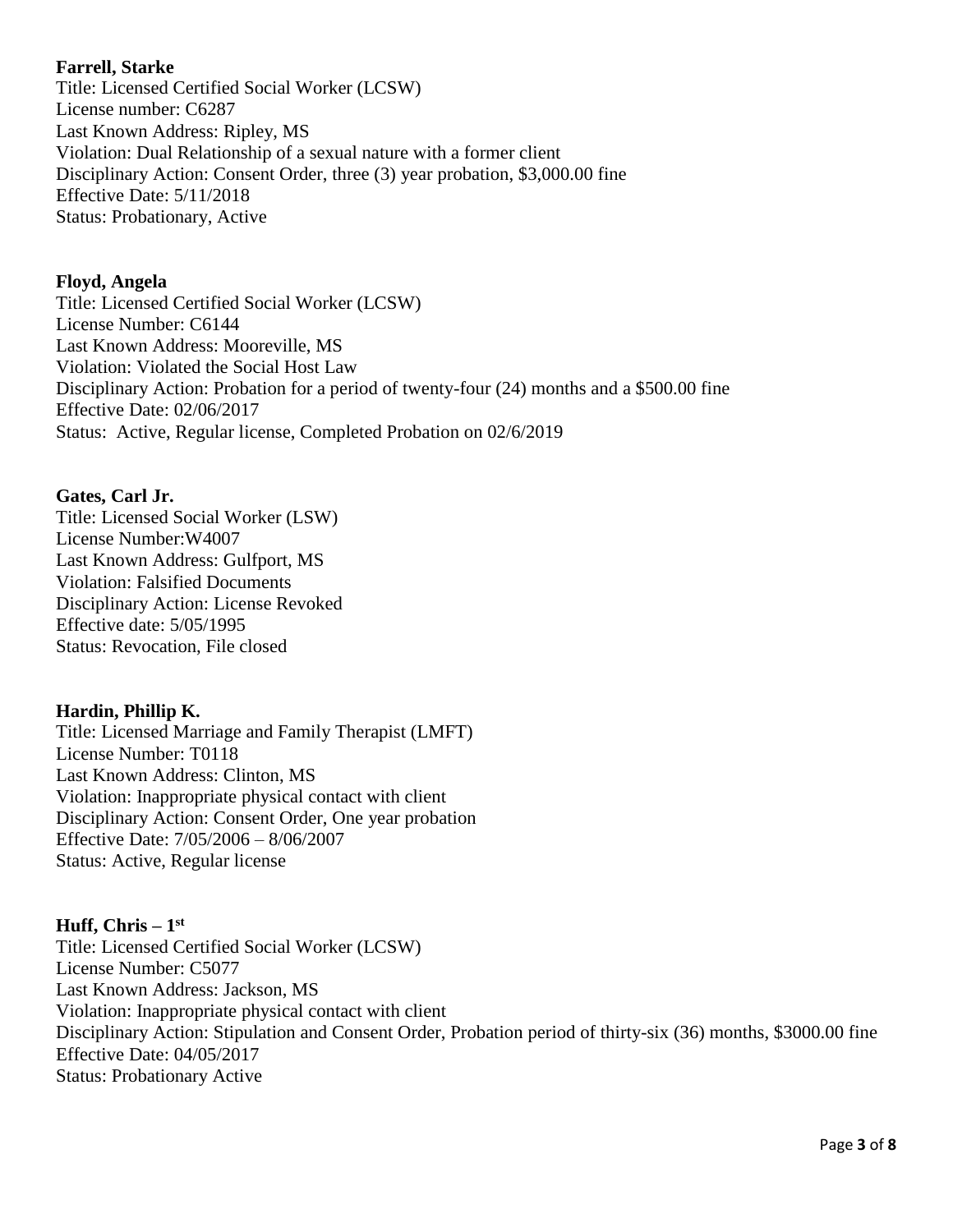## **Huff, Chris – 2 st**

Title: Licensed Certified Social Worker (LCSW) License Number: C5077 Last Known Address: Jackson, MS Violation: Dual Relationship with a client Disciplinary Action: Stipulation and Consent Order, Probation for a period of twelve (12) months Effective Date: 05/19/2021 Status: Probationary Active

#### **James, Mose A.**

Title: Licensed Social Worker (LSW) License Number: W3697 Last Known Address: Jackson, MS Violation: Conduct Evidencing Moral Unfitness Disciplinary Action: Remand Order Effective Date: 8/12/2016 Status: File closed

#### **Johnson, Kira**

Title: Licensed Certified Social Worker (LCSW) License number:C6696 Last Known Address: Jackson, MS Violation: Felony Conviction, dishonorable, unethical or unprofessional conduct, failing to establish and maintain appropriate billing practices Disciplinary Action: License revoked Effective date: 10/09/2020 Status: Revocation for 5 years

#### **Jones, Regenia**

Title: Licensed Social Worker (LSW) License Number:W7716 Last Known Address: Batesville, MS Violation: Dual relationship with client Disciplinary Action: On probation for 27 months Effective date: 6/20/2014 Status: Probationary, not active

## **King, Tita C**

Title: Licensed Social Worker (LSW) License number: W3377 Last Known Address: Jackson, MS Violation: Fraud Disciplinary Action: Consent Agreement, revoked license for a two (2) period Effective date: 2/10/1995 Status: File closed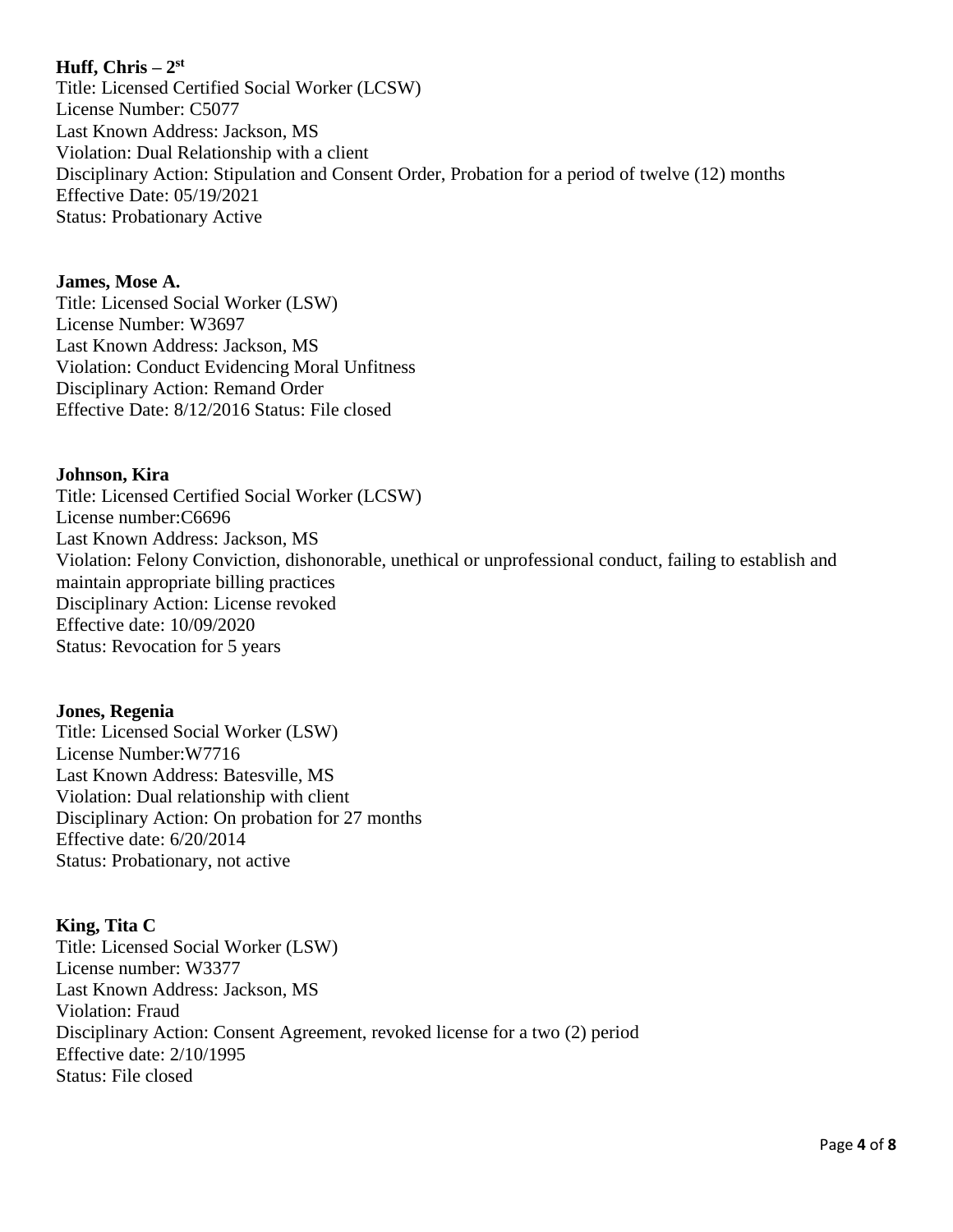## **Landers, Paquita**

Title: Licensed Certified Social Worker (LCSW) License number: C5046 Last Known Address: Brandon, MS Violation: Medicaid Fraud Disciplinary Action: Revocation of License for Five (5) years. Fine: \$345.00 Effective date: 02/14/2020 Status: File closed

## **McClellan, Valerie**

Title: Licensed Certified Social Worker (LCSW) License Number: C6301 Last Known Address: Madison, MS Violation: Failure to maintain informed consent and conflict of interest violation Disciplinary Action: Stipulation and Consent Order, Probation for a period of twelve (12) months, \$500.00 monetary penalty, six (6) additional hours professional ethics Effective Date: 12/08/2021 Status: Probationary Active

## **McCollough, Paul**

Title: Licensed Social Worker (LSW) License Number: W3236 Last Known Address: Greenville, MS Violation: Dual relationship with the client, failure to maintain accurate billing practices Disciplinary Action: Stipulation and Consent Order, Probation for a period of twelve (12) months, six (6) additional hours professional ethics Effective Date: pending Status: Probationary Active

## **Moffett, Laura**

Title: Licensed Social Worker (LSW) License number:M8132 Last Known Address: Meridian, MS Violation: Dual relationship with the client Disciplinary Action: License revoked Effective date: 06/10/2022 Status: Revocation for 5 years

## **Nenneau, Richard J.**

Title: Licensed Master Social Worker (LMSW) License Number: M4592 Last Known Address: Caledonia, MS Violation: Material Deception, Fraud Disciplinary Action: 5 years of supervised probation Effective date: 6/11/2010 Status: Active, Completed Probation 7/17/15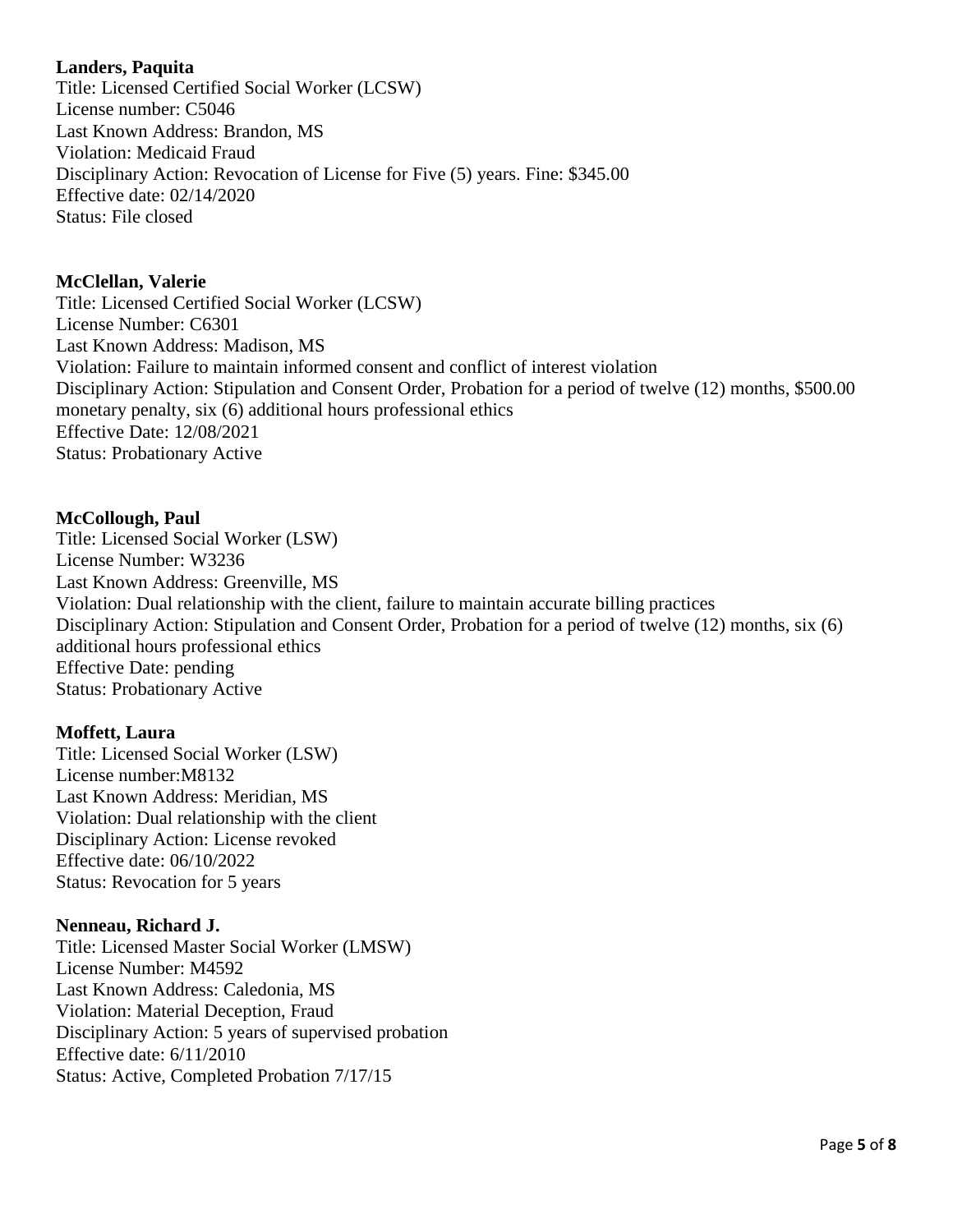## **Pacher, Catherine J.**

Title: Licensed Certified Social Worker (LCSW) License number: C1386 Last Known Address: Gulfport, MS Violation: Fraud Disciplinary Action: License Revoked Effective date: 9/12/2003 Status: License Revocation, File closed **Parish, Fernanda** Title: Licensed Marriage and Family Therapist (LMFT) License Number: T0370 Last Known Address: Jackson, MS Violation: Misdemeanor, Indecent Exposure Disciplinary Action: Disclosure Stipulations Effective Date: 10/08/2010 Status: Active

**Porter, Monica H.** Licensed Master Social Worker (LMSW) License number: M3025 Last Known Address: Greenville, MS Violation: Fraud Disciplinary Action: License revoked for a period of fifteen (15) years Effective date: 12/07/2007 Status: License Revocation, File closed

## **Ratliff, Melissa**

Title: Licensed Certified Social Worker (LCSW) License Number: C5772 Last Known Address: Tupelo, MS Violation: Dual or multiple relationship with the client Disciplinary Action: Probation for a period of twenty-four (24) months, Supervision privileges revoked, \$458.00 administrative fine Effective Date: 05/12/2021 Status: Probationary Active

## **Reagan, Hope**

Title: Licensed Marriage and Family Therapist License Number: T0251 Last Known Address: Brandon, MS Violation: Unprofessional Dual Relationship with client, Disclosing information without written consent Disciplinary Action: License Revocation Effective Date: 8/4/2011 Status: Revocation, File closed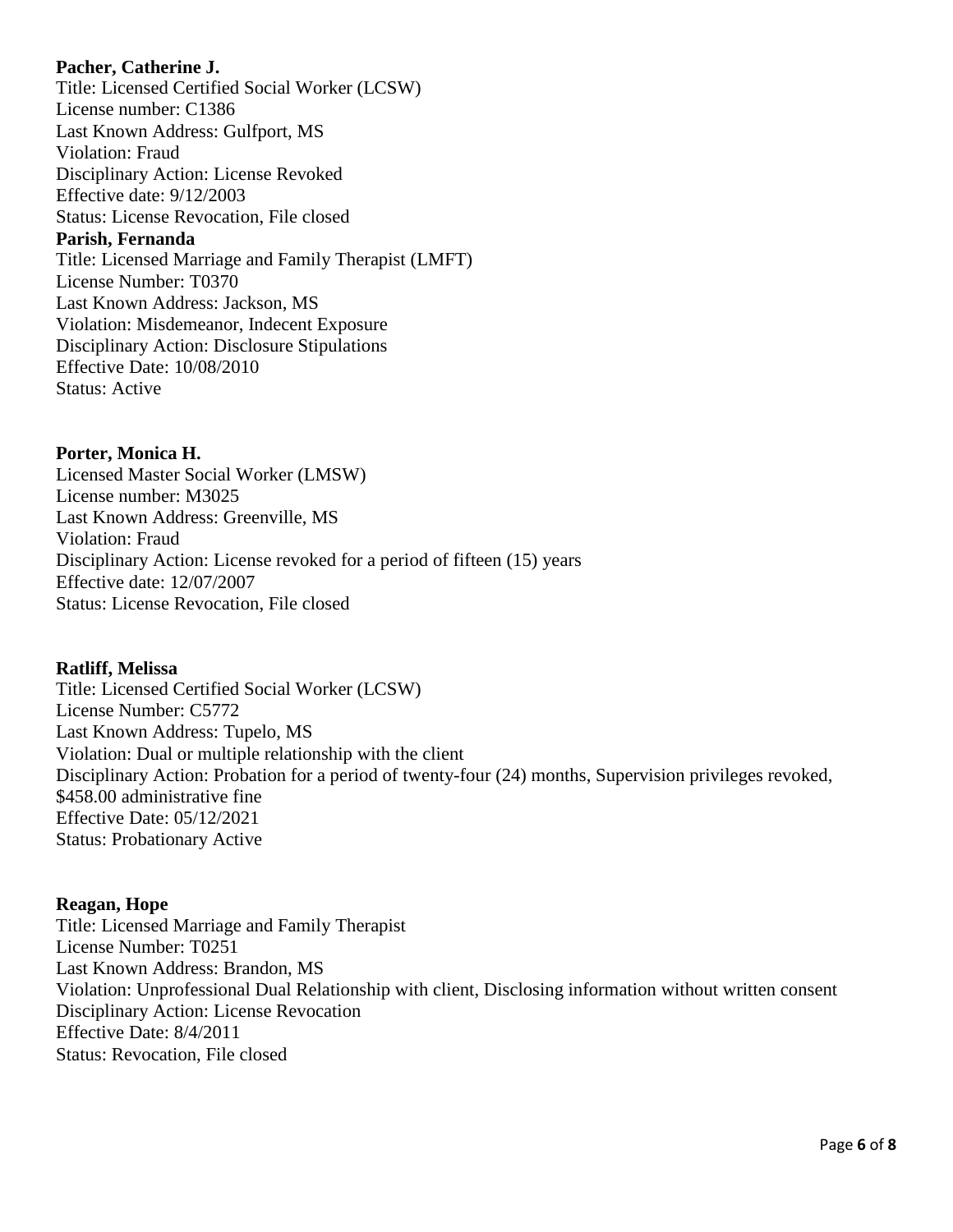## **Regan, Holly**

Title: Licensed Certified Social Worker (LCSW) License Number: C7870 Last Known Address: Ocean Springs, MS Violation: Dishonorable, unprofessional, unethical conduct of a character likely to deceive, defraud, or harm the public, Dual relationship with a client Disciplinary Action: Stipulation and Consent Order, Probation period of thirty-six (36) months, \$3000.00 fine Effective Date: 8/13/2021 Status: Probationary Active **Richardson, William J.** Title: Licensed Marriage and Family Therapist (LMFT) License Number: TS0246 Last Known Address: Clinton, MS Violation: Practice with expired license Disciplinary Action: Reprimand, \$1500.00 fine Effective Date: 4/19/2013 Status: Reinstated, Active

## **Rogers, Jeffery Scott**

Title: Licensed Marriage and Family Therapist (LMFT) License Number: T0414 Last Known Address: New Albany, MS Violation: Sexual Misconduct Disciplinary Action: 36 month Probation, \$3000.00 fine Effective Date: 5/14/2014 Status: Probationary, not active

## **Sanford, Renee L.**

Title: Licensed Social Worker (LSW) License number: W3265 Last Known Address: Courtland, MS Violation: Fraud Disciplinary Action: Voluntary Permanent Surrender Effective date:6/04/1997 Status: License File closed

## **Sasso, Georgia Stegall**

Title: Licensed Certified Social Worker (LCSW) License Number: C7661 Last Known Address: Tupelo, MS Violation: Criminal Conviction for Kidnapping and Sexual Battery Disciplinary Action: Revoked for a period not less than seventy-five (75) years Effective Date: March 23, 2018 Status: Revocation, File Closed